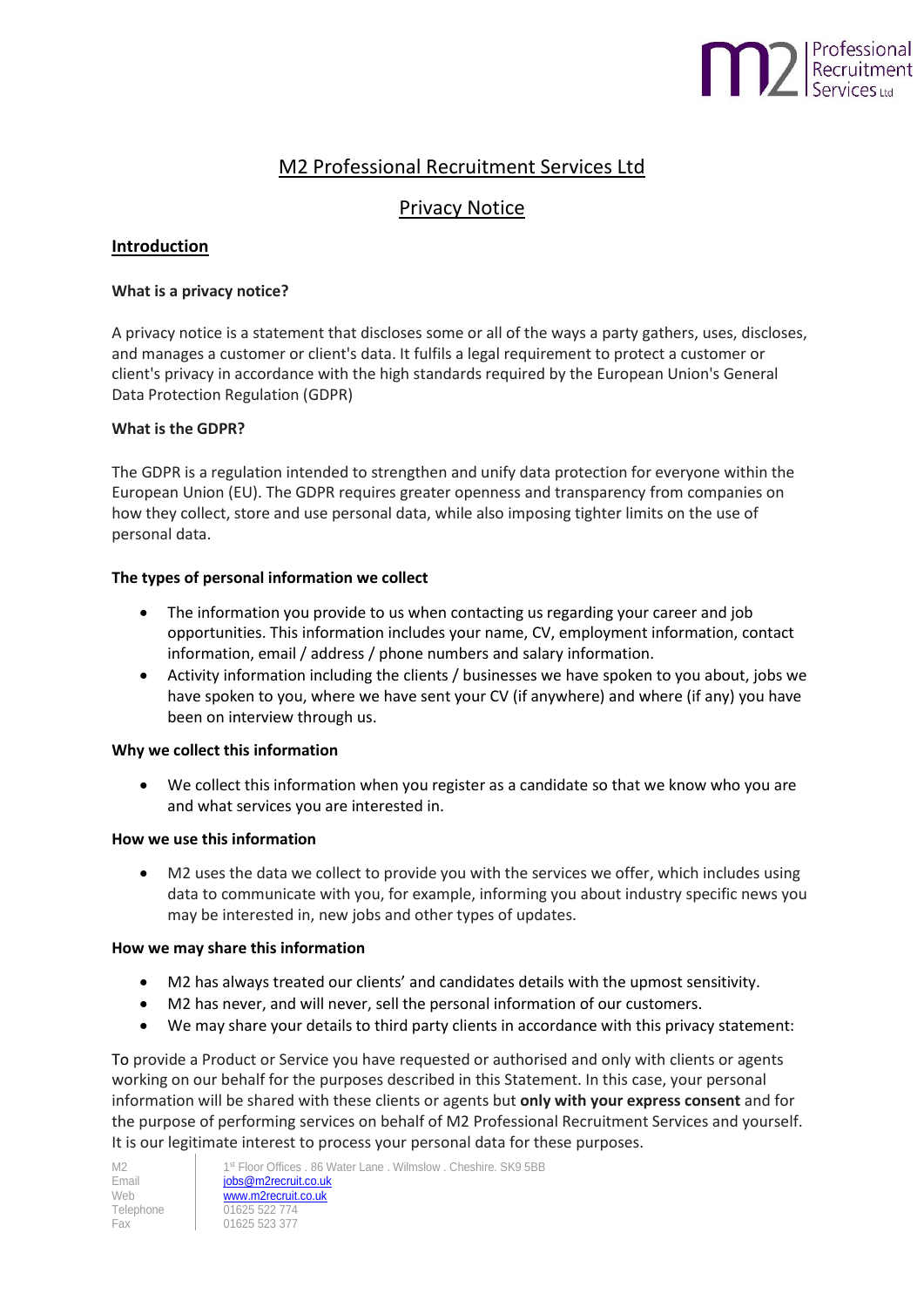

We only share your personal data as necessary.

#### **Security, Storage and Retention of Personal Information We Collect**

- M2 is committed to protecting the security of your personal information.
- Whilst no service is completely secure, M2 takes precautionary measures to help prevent information about you from loss, theft, misuse and unauthorised access, disclosure, alteration and destruction. For example, we store the personal data you provide on computer systems that have limited access and that are in controlled facilities. We also ensure that our third-party suppliers also take these precautionary measures.

#### **Storage**

Personal data collected will be stored in the UK.

#### **Retention**

- M2 will retain your personal information for as long as we deem it necessary to perform the duties and services in which we have been retained.
- All personal information we retain will be subject to this Privacy Notice and our internal retention guidelines. For more information regarding retention please email [jo@m2recruit.co.uk.](mailto:jo@m2recruit.co.uk)

#### **Your Rights**

We want you to be in control of how your personal information is used by us.

- you can ask us for a copy of the personal information we hold about you
- you can inform us of any changes to your personal information, or if you want us to correct any of the personal information we hold about you
- you have the right to move, copy or transfer your personal data from one place to another
- you can ask us to erase, block or restrict the personal information we hold about you, or object to particular ways in which we are using your personal information
- where we are using your personal information on the basis of your consent, you are entitled to withdraw that consent at any time.
- we are committed to working with you to obtain a fair resolution of any complaint or concern you may have about our use of your personal information. If, however, you believe that we have not been able to assist with your complaint or concern, you have the right to file a complaint with the data protection authority (ICO).

We rely on you to ensure that your personal information is complete, accurate and up to date. Please do inform us promptly of any changes to or inaccuracies in your personal information by contactin[g jo@m2recruit.co.uk.](mailto:jo@m2recruit.co.uk) We will respond to your request as soon as possible but certainly within 30 days.

M2 1